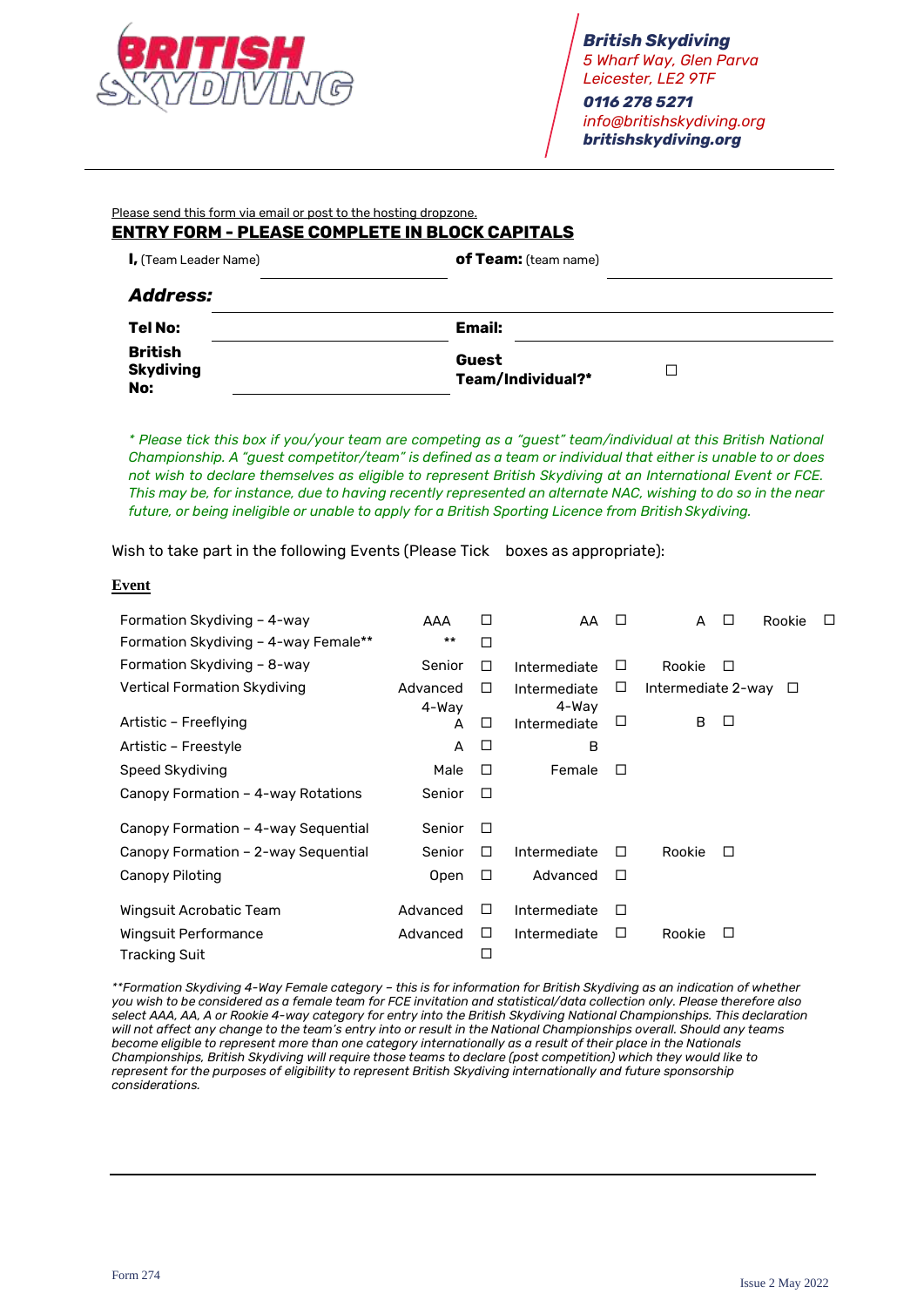### **Notice for Competitors with Therapeutic Use Exemption (TUE)**

Any competitor with a TUE must attach a copy to the competition entry form and must also file a copy with the British Skydiving Office before they compete. TUE forms may be downloaded from the anti-doping section of the FAI website [fai.org/page/anti-doping-therapeutic-exemptions](https://www.fai.org/page/anti-doping-therapeutic-exemptions)

#### **Drug Testing**

Please carefully read all the British Skydiving's documentation on Anti-Doping, TUEs, Asthma and Medication on their website - [britishskydiving.org/competitions/drug-free-sport/](https://britishskydiving.org/competitions/drug-free-sport/) Please telephone British Skydiving if you do not have access to the internet.

## **Team Member Details**

|                |                             | <b>British</b><br><b>Skydiving No.</b> | <b>British</b><br><b>Skydiving</b><br><b>Licence/FAI</b><br>No. | <b>FAI</b><br><b>Sporting</b><br><b>Licence</b><br>No.****<br>(If applicable) |
|----------------|-----------------------------|----------------------------------------|-----------------------------------------------------------------|-------------------------------------------------------------------------------|
| Team           |                             |                                        |                                                                 |                                                                               |
| <b>Members</b> |                             |                                        |                                                                 |                                                                               |
|                | 2. $\overline{\phantom{a}}$ |                                        |                                                                 |                                                                               |
|                | $\mathbf{3.}$               |                                        |                                                                 |                                                                               |
|                | $\overline{a}$              |                                        |                                                                 |                                                                               |
|                | 5.                          |                                        |                                                                 |                                                                               |
|                | $\delta$ .                  |                                        |                                                                 |                                                                               |
|                |                             |                                        |                                                                 |                                                                               |
|                |                             |                                        |                                                                 |                                                                               |
| Alternate*     |                             |                                        |                                                                 |                                                                               |
| Alternate      |                             |                                        |                                                                 |                                                                               |
| Videographer   |                             |                                        |                                                                 |                                                                               |

*\*\*\* Please see British Skydiving Form 299 for details regarding numbers of allowable alternates in each discipline and also how this may affect future allowable line-up changes in eligible teams.*

\*\*\*\* Valid Sporting Licences are not required for entry into any senior/AAA categories at the British National Championships. However, any competitor who feels they or their team may achieve a world record during the Nationals (or at any other time) must have (a) current Sporting Licence(s) prior to achieving that record. Any competitor wishing to have a current Sporting Licence may obtain one at any time prior to the National Championship that is being applied for entry to. Applications for a Sporting Licence or Sporting Licence renewal must be made using British Skydiving Form 110 directly to the British Skydiving office. A fee applies. The Sporting Licence holder must be included on the FAI database by British Skydiving. Any competitor who is selected to represent the UK at an FCE must have a current Sporting Licence. These must be obtained at least one month before the relevant FCE, as British Skydiving is required to notify the FAI via the Royal Aero Club in order for the Sporting Licence holder to be included on the FAI database.

# **Team Leader To Sign**

I confirm that the team members will abide by the Competition Rules, including British Skydiving's Anti-Doping Policy and Rules, which makes team members, subject to drugs testing at this competition, and the Sporting Code of the FAI. In entering this competition, I agree to grant British Skydiving a royalty-free nonexclusive Licence to use any video or other images submitted to the competition for training and judging purposes.

| Signature of Team Leader: |  |
|---------------------------|--|
| Date:                     |  |

**Please make sure all competitors have read the event rules documentation in full before submitting.**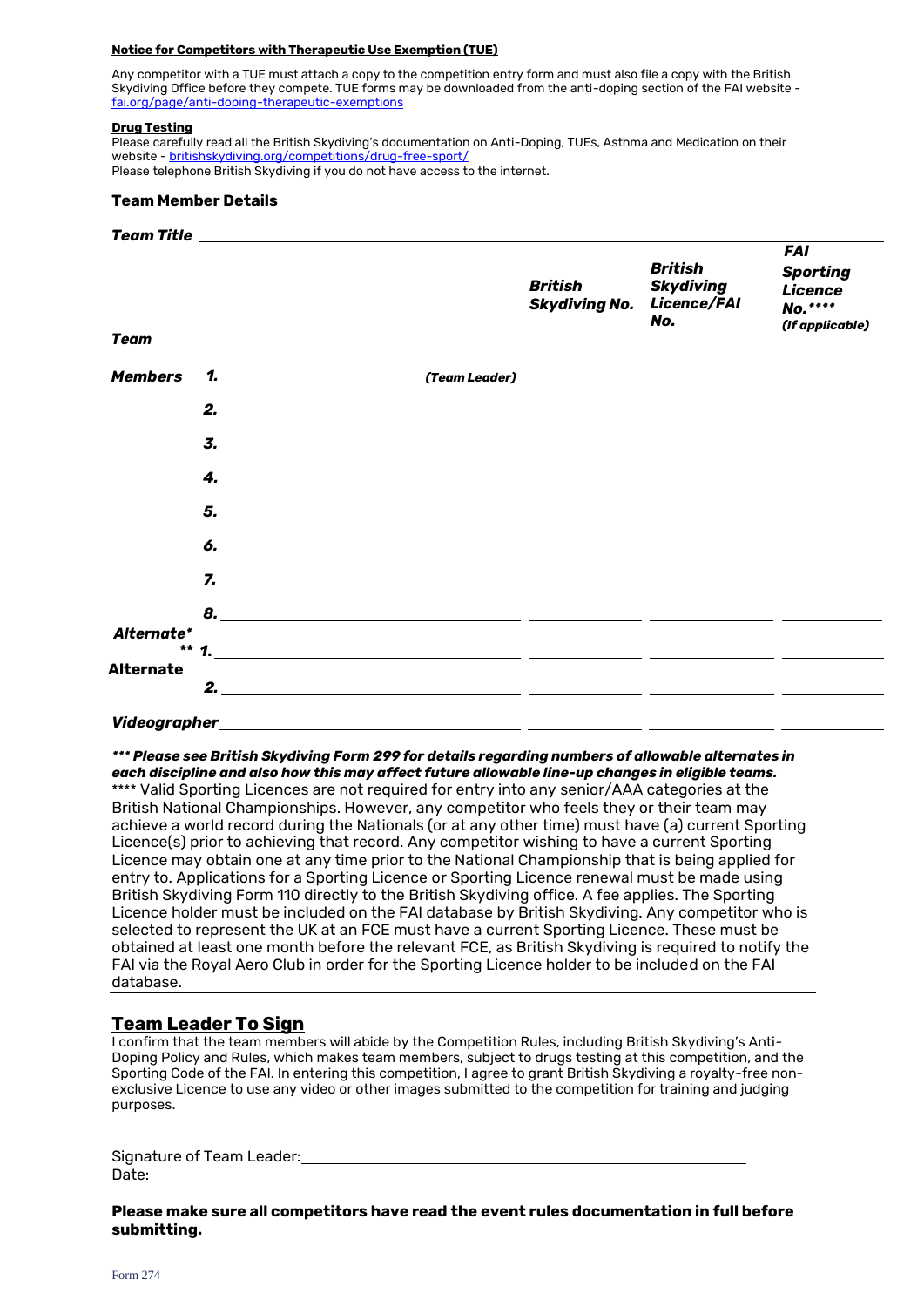## **Payment**

Payment can be made in advance by cash/postal orders/credit & debit cards. Please do not send cash in the post. See section 'Entry Forms & Fees' and 'Booking In' for total fee in the separate National Championship Rules for each discipline.

Total Team Registration Fee:

## **DATA PROTECTION**

British Skydiving will collect, retain and process all the personal data provided in this application and all its communications in compliance with the Privacy and Electronic Communication Regulation and the General Data Protection Regulation (GDPR). A copy of our Data Protection Policy is available on our website [www.britishskydiving.org/privacy-policy/ f](http://www.britishskydiving.org/privacy-policy/)or full data subjects rights and our responsibilities.

#### **For office use only:**

Date received: Total team cost:

Team members competing in more than one event: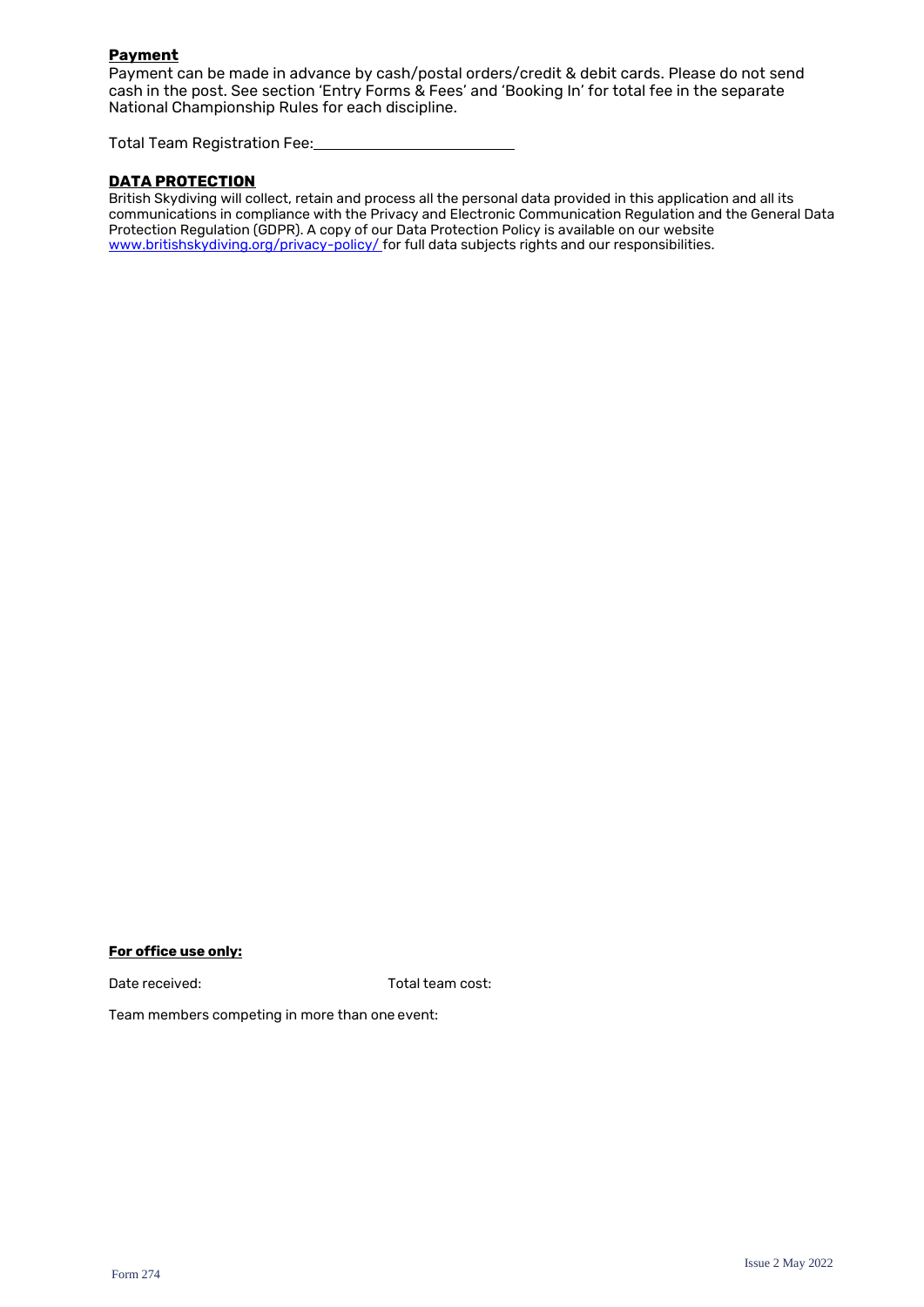### **DECLARATION**

#### **Competitor's Statement of Indemnity to British Skydiving (British Parachute Association Ltd) and their servants and agents:**

I hereby undertake and agree that, in consideration of my being permitted to compete in the British National Championships, neither I nor my heirs, executors or administrators, will make any claim against the British Skydiving, its servants or agents, in respect of, or damage to, property or injury to person (including injury resulting in death) which I may suffer whilst, or in consequence of, my competing in the British National Championships. I further understand that no compensation will be paid by British Skydiving against any claim which may be made by any Third Party against the British Skydiving arising out of any act, neglect or fault on my part during, or in connection with, the said Championships.

\*In the case of persons under 18 years of age, a Form of Indemnity signed by a parent or guardian is also necessary.

| I agree in full to the Competitor's Statement of Indemnity as set out                         | <b>Competitions Declaration and agreement</b>                                                                                               |
|-----------------------------------------------------------------------------------------------|---------------------------------------------------------------------------------------------------------------------------------------------|
| above.                                                                                        | to                                                                                                                                          |
| I declare that I am under 18 years* / over 18 years of age delete as<br>applicable.           | <b>Drugs Testing at the Competition</b>                                                                                                     |
| Name of Competitor:                                                                           | <b>I agree</b> to compete in the British National<br>Skydiving Championships according to the                                               |
| <b>British Skydiving No:</b>                                                                  | rules laid down by the organisers, and any<br>subsequent decisions by them, and will accept<br>their decision on points of dispute as being |
| Signature of Competitor:                                                                      | final.<br>I understand and agree that under British                                                                                         |
| Date:                                                                                         | Skydiving's Anti-Doping Policy and Rules,<br>I may be subject to drugs testing at this                                                      |
| Name of Witness:                                                                              | competition, and that refusal to take a drug<br>test if requested will disqualify me from the                                               |
| Signature of Witness:                                                                         | competition.                                                                                                                                |
| Address of Witness (If applicable British Skydiving No)                                       | Signature of Competitor:                                                                                                                    |
| I agree in full to the Competitor's Statement of Indemnity as set out<br>above.               | <b>Competitions Declaration and agreement</b><br>to                                                                                         |
| I declare that I am under 18 years* / over 18 years of age delete as<br>applicable.           | <b>Drugs Testing at the Competition</b>                                                                                                     |
| Name of Competitor:                                                                           | I agree to compete in the British National<br>Skydiving Championships according to the                                                      |
| British Skydiving No:                                                                         | rules laid down by the organisers, and any<br>subsequent decisions by them, and will accept                                                 |
| Signature of Competitor:                                                                      | their decision on points of dispute as being<br>final.                                                                                      |
| Date:                                                                                         | I understand and agree that under British<br>Skydiving's Anti-Doping Policy and Rules,                                                      |
| Name of Witness:                                                                              | I may be subject to drugs testing at this<br>competition, and that refusal to take a drug                                                   |
| Signature of Witness:                                                                         | test if requested will disqualify me from the<br>competition.                                                                               |
| Address of Witness (If applicable British Skydiving No)                                       | Signature of Competitor:                                                                                                                    |
| I agree in full to the Competitor's Statement of Indemnity as set out                         | <b>Competitions Declaration and agreement</b>                                                                                               |
| above.<br>I declare that I am under 18 years* / over 18 years of age delete as<br>applicable. | to<br><b>Drugs Testing at the Competition</b>                                                                                               |
| Name of Competitor:                                                                           | <b>I agree</b> to compete in the British National<br>Skydiving Championships according to the                                               |
| British Skydiving No:                                                                         | rules laid down by the organisers, and any<br>subsequent decisions by them, and will accept                                                 |
| Signature of Competitor:                                                                      | their decision on points of dispute as being<br>final.                                                                                      |
| Date:                                                                                         | I understand and agree that under British<br>Skydiving's Anti-Doping Policy and Rules,                                                      |
| Name of Witness:                                                                              | I may be subject to drugs testing at this<br>competition, and that refusal to take a drug<br>test if requested will disqualify me from the  |
| Signature of Witness:                                                                         | competition.                                                                                                                                |
| Address of Witness (If applicable British Skydiving No)                                       | Signature of Competitor:                                                                                                                    |

It is a condition of entry that ALL MEMBERS OF EACH TEAM MUST complete this form – including Videographer and alternate/s, as appropriate to the discipline. Please cross-refer to the Entry Form to ensure this has been done.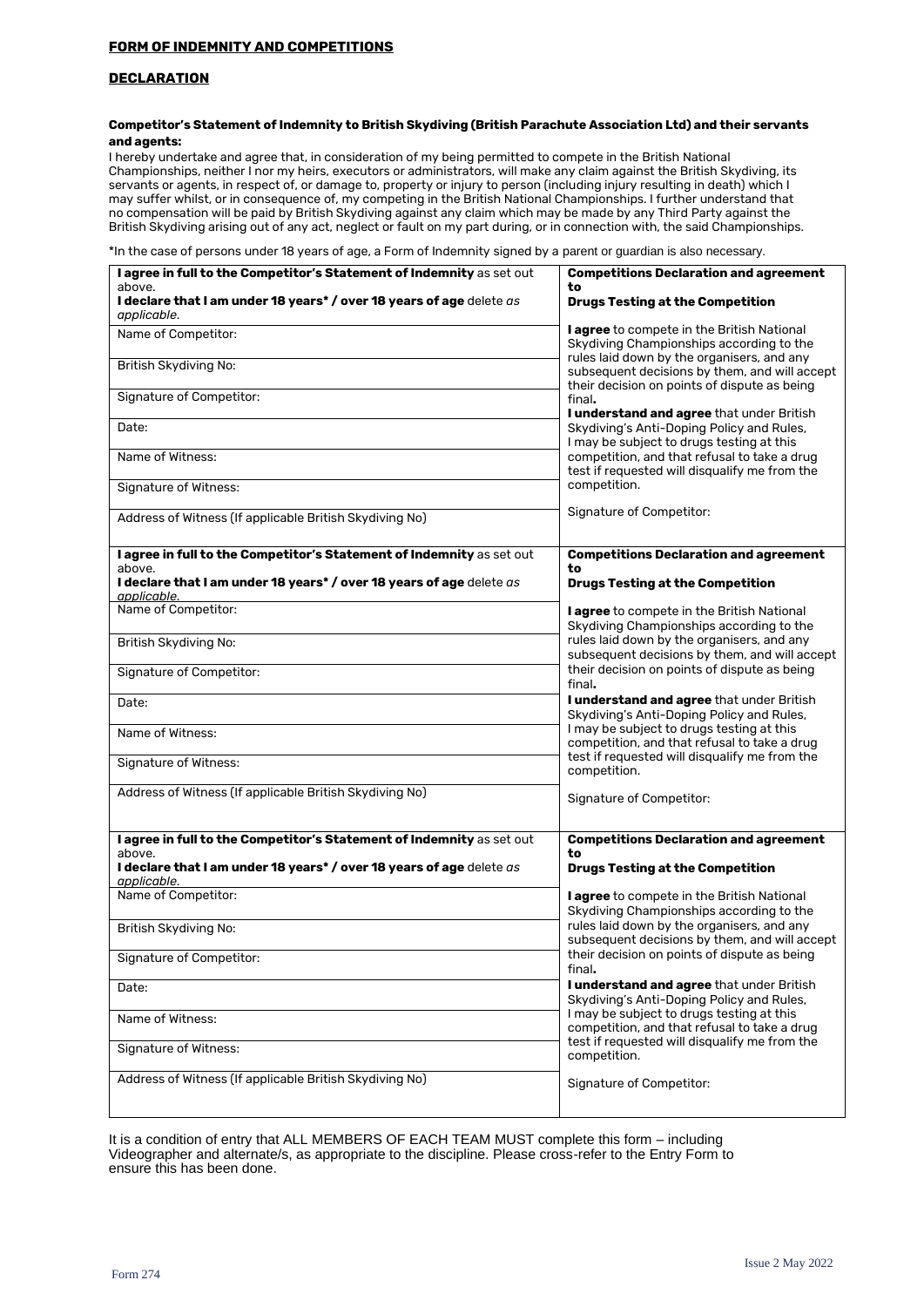| I declare that I am under 18 years* / over 18 years of age delete as<br>applicable.<br><b>I agree</b> to compete in the British National<br>Name of Competitor:<br>Skydiving Championships according to the<br>rules laid down by the organisers, and any<br>subsequent decisions by them, and will accept<br><b>British Skydiving No:</b><br>their decision on points of dispute as being<br>final.<br>Signature of Competitor:<br>I understand and agree that under British<br>Skydiving's Anti-Doping Policy and Rules,<br>Date:<br>I may be subject to drugs testing at this<br>competition, and that refusal to take a drug<br>Name of Witness:<br>test if requested will disqualify me from the<br>competition.<br>Signature of Witness:<br>Signature of Competitor:<br>Address of Witness (If applicable British Skydiving No)<br>I agree in full to the Competitor's Statement of Indemnity as set out<br><b>Competitions Declaration and agreement</b><br>to Drugs Testing at the Competition<br>above.<br>I declare that I am under 18 years* / over 18 years of age delete as<br>applicable.<br>I agree to compete in the British National<br>Skydiving Championships according to the<br>Name of Competitor:<br>rules laid down by the organisers, and any<br>subsequent decisions by them, and will accept<br><b>British Skydiving No:</b><br>their decision on points of dispute as being<br>final.<br>Signature of Competitor:<br>I understand and agree that under British<br>Skydiving's Anti-Doping Policy and Rules,<br>Date:<br>I may be subject to drugs testing at this<br>competition, and that refusal to take a drug<br>Name of Witness:<br>test if requested will disqualify me from the<br>competition.<br>Signature of Witness:<br>Signature of Competitor:<br>Address of Witness (If applicable British Skydiving No)<br>I agree in full to the Competitor's Statement of Indemnity as set out<br><b>Competitions Declaration and agreement</b><br>to Drugs Testing at the Competition<br>above.<br>I declare that I am under 18 years* / over 18 years of age delete as<br>applicable.<br><b>I agree</b> to compete in the British National<br>Name of Competitor:<br>Skydiving Championships according to the<br>rules laid down by the organisers, and any<br>subsequent decisions by them, and will accept<br>British Skydiving No:<br>their decision on points of dispute as being<br>final.<br>Signature of Competitor:<br>I understand and agree that under British<br>Skydiving's Anti-Doping Policy and Rules,<br>Date:<br>I may be subject to drugs testing at this<br>competition, and that refusal to take a drug<br>Name of Witness:<br>test if requested will disqualify me from the<br>competition.<br>Signature of Witness: |
|--------------------------------------------------------------------------------------------------------------------------------------------------------------------------------------------------------------------------------------------------------------------------------------------------------------------------------------------------------------------------------------------------------------------------------------------------------------------------------------------------------------------------------------------------------------------------------------------------------------------------------------------------------------------------------------------------------------------------------------------------------------------------------------------------------------------------------------------------------------------------------------------------------------------------------------------------------------------------------------------------------------------------------------------------------------------------------------------------------------------------------------------------------------------------------------------------------------------------------------------------------------------------------------------------------------------------------------------------------------------------------------------------------------------------------------------------------------------------------------------------------------------------------------------------------------------------------------------------------------------------------------------------------------------------------------------------------------------------------------------------------------------------------------------------------------------------------------------------------------------------------------------------------------------------------------------------------------------------------------------------------------------------------------------------------------------------------------------------------------------------------------------------------------------------------------------------------------------------------------------------------------------------------------------------------------------------------------------------------------------------------------------------------------------------------------------------------------------------------------------------------------------------------------------------------------------------------------------------------------------------------------------------------------------------------------------------------------------------------------------------------------------------|
|                                                                                                                                                                                                                                                                                                                                                                                                                                                                                                                                                                                                                                                                                                                                                                                                                                                                                                                                                                                                                                                                                                                                                                                                                                                                                                                                                                                                                                                                                                                                                                                                                                                                                                                                                                                                                                                                                                                                                                                                                                                                                                                                                                                                                                                                                                                                                                                                                                                                                                                                                                                                                                                                                                                                                                          |
|                                                                                                                                                                                                                                                                                                                                                                                                                                                                                                                                                                                                                                                                                                                                                                                                                                                                                                                                                                                                                                                                                                                                                                                                                                                                                                                                                                                                                                                                                                                                                                                                                                                                                                                                                                                                                                                                                                                                                                                                                                                                                                                                                                                                                                                                                                                                                                                                                                                                                                                                                                                                                                                                                                                                                                          |
|                                                                                                                                                                                                                                                                                                                                                                                                                                                                                                                                                                                                                                                                                                                                                                                                                                                                                                                                                                                                                                                                                                                                                                                                                                                                                                                                                                                                                                                                                                                                                                                                                                                                                                                                                                                                                                                                                                                                                                                                                                                                                                                                                                                                                                                                                                                                                                                                                                                                                                                                                                                                                                                                                                                                                                          |
|                                                                                                                                                                                                                                                                                                                                                                                                                                                                                                                                                                                                                                                                                                                                                                                                                                                                                                                                                                                                                                                                                                                                                                                                                                                                                                                                                                                                                                                                                                                                                                                                                                                                                                                                                                                                                                                                                                                                                                                                                                                                                                                                                                                                                                                                                                                                                                                                                                                                                                                                                                                                                                                                                                                                                                          |
|                                                                                                                                                                                                                                                                                                                                                                                                                                                                                                                                                                                                                                                                                                                                                                                                                                                                                                                                                                                                                                                                                                                                                                                                                                                                                                                                                                                                                                                                                                                                                                                                                                                                                                                                                                                                                                                                                                                                                                                                                                                                                                                                                                                                                                                                                                                                                                                                                                                                                                                                                                                                                                                                                                                                                                          |
|                                                                                                                                                                                                                                                                                                                                                                                                                                                                                                                                                                                                                                                                                                                                                                                                                                                                                                                                                                                                                                                                                                                                                                                                                                                                                                                                                                                                                                                                                                                                                                                                                                                                                                                                                                                                                                                                                                                                                                                                                                                                                                                                                                                                                                                                                                                                                                                                                                                                                                                                                                                                                                                                                                                                                                          |
|                                                                                                                                                                                                                                                                                                                                                                                                                                                                                                                                                                                                                                                                                                                                                                                                                                                                                                                                                                                                                                                                                                                                                                                                                                                                                                                                                                                                                                                                                                                                                                                                                                                                                                                                                                                                                                                                                                                                                                                                                                                                                                                                                                                                                                                                                                                                                                                                                                                                                                                                                                                                                                                                                                                                                                          |
|                                                                                                                                                                                                                                                                                                                                                                                                                                                                                                                                                                                                                                                                                                                                                                                                                                                                                                                                                                                                                                                                                                                                                                                                                                                                                                                                                                                                                                                                                                                                                                                                                                                                                                                                                                                                                                                                                                                                                                                                                                                                                                                                                                                                                                                                                                                                                                                                                                                                                                                                                                                                                                                                                                                                                                          |
|                                                                                                                                                                                                                                                                                                                                                                                                                                                                                                                                                                                                                                                                                                                                                                                                                                                                                                                                                                                                                                                                                                                                                                                                                                                                                                                                                                                                                                                                                                                                                                                                                                                                                                                                                                                                                                                                                                                                                                                                                                                                                                                                                                                                                                                                                                                                                                                                                                                                                                                                                                                                                                                                                                                                                                          |
|                                                                                                                                                                                                                                                                                                                                                                                                                                                                                                                                                                                                                                                                                                                                                                                                                                                                                                                                                                                                                                                                                                                                                                                                                                                                                                                                                                                                                                                                                                                                                                                                                                                                                                                                                                                                                                                                                                                                                                                                                                                                                                                                                                                                                                                                                                                                                                                                                                                                                                                                                                                                                                                                                                                                                                          |
|                                                                                                                                                                                                                                                                                                                                                                                                                                                                                                                                                                                                                                                                                                                                                                                                                                                                                                                                                                                                                                                                                                                                                                                                                                                                                                                                                                                                                                                                                                                                                                                                                                                                                                                                                                                                                                                                                                                                                                                                                                                                                                                                                                                                                                                                                                                                                                                                                                                                                                                                                                                                                                                                                                                                                                          |
|                                                                                                                                                                                                                                                                                                                                                                                                                                                                                                                                                                                                                                                                                                                                                                                                                                                                                                                                                                                                                                                                                                                                                                                                                                                                                                                                                                                                                                                                                                                                                                                                                                                                                                                                                                                                                                                                                                                                                                                                                                                                                                                                                                                                                                                                                                                                                                                                                                                                                                                                                                                                                                                                                                                                                                          |
|                                                                                                                                                                                                                                                                                                                                                                                                                                                                                                                                                                                                                                                                                                                                                                                                                                                                                                                                                                                                                                                                                                                                                                                                                                                                                                                                                                                                                                                                                                                                                                                                                                                                                                                                                                                                                                                                                                                                                                                                                                                                                                                                                                                                                                                                                                                                                                                                                                                                                                                                                                                                                                                                                                                                                                          |
|                                                                                                                                                                                                                                                                                                                                                                                                                                                                                                                                                                                                                                                                                                                                                                                                                                                                                                                                                                                                                                                                                                                                                                                                                                                                                                                                                                                                                                                                                                                                                                                                                                                                                                                                                                                                                                                                                                                                                                                                                                                                                                                                                                                                                                                                                                                                                                                                                                                                                                                                                                                                                                                                                                                                                                          |
|                                                                                                                                                                                                                                                                                                                                                                                                                                                                                                                                                                                                                                                                                                                                                                                                                                                                                                                                                                                                                                                                                                                                                                                                                                                                                                                                                                                                                                                                                                                                                                                                                                                                                                                                                                                                                                                                                                                                                                                                                                                                                                                                                                                                                                                                                                                                                                                                                                                                                                                                                                                                                                                                                                                                                                          |
|                                                                                                                                                                                                                                                                                                                                                                                                                                                                                                                                                                                                                                                                                                                                                                                                                                                                                                                                                                                                                                                                                                                                                                                                                                                                                                                                                                                                                                                                                                                                                                                                                                                                                                                                                                                                                                                                                                                                                                                                                                                                                                                                                                                                                                                                                                                                                                                                                                                                                                                                                                                                                                                                                                                                                                          |
|                                                                                                                                                                                                                                                                                                                                                                                                                                                                                                                                                                                                                                                                                                                                                                                                                                                                                                                                                                                                                                                                                                                                                                                                                                                                                                                                                                                                                                                                                                                                                                                                                                                                                                                                                                                                                                                                                                                                                                                                                                                                                                                                                                                                                                                                                                                                                                                                                                                                                                                                                                                                                                                                                                                                                                          |
|                                                                                                                                                                                                                                                                                                                                                                                                                                                                                                                                                                                                                                                                                                                                                                                                                                                                                                                                                                                                                                                                                                                                                                                                                                                                                                                                                                                                                                                                                                                                                                                                                                                                                                                                                                                                                                                                                                                                                                                                                                                                                                                                                                                                                                                                                                                                                                                                                                                                                                                                                                                                                                                                                                                                                                          |
|                                                                                                                                                                                                                                                                                                                                                                                                                                                                                                                                                                                                                                                                                                                                                                                                                                                                                                                                                                                                                                                                                                                                                                                                                                                                                                                                                                                                                                                                                                                                                                                                                                                                                                                                                                                                                                                                                                                                                                                                                                                                                                                                                                                                                                                                                                                                                                                                                                                                                                                                                                                                                                                                                                                                                                          |
|                                                                                                                                                                                                                                                                                                                                                                                                                                                                                                                                                                                                                                                                                                                                                                                                                                                                                                                                                                                                                                                                                                                                                                                                                                                                                                                                                                                                                                                                                                                                                                                                                                                                                                                                                                                                                                                                                                                                                                                                                                                                                                                                                                                                                                                                                                                                                                                                                                                                                                                                                                                                                                                                                                                                                                          |
|                                                                                                                                                                                                                                                                                                                                                                                                                                                                                                                                                                                                                                                                                                                                                                                                                                                                                                                                                                                                                                                                                                                                                                                                                                                                                                                                                                                                                                                                                                                                                                                                                                                                                                                                                                                                                                                                                                                                                                                                                                                                                                                                                                                                                                                                                                                                                                                                                                                                                                                                                                                                                                                                                                                                                                          |
|                                                                                                                                                                                                                                                                                                                                                                                                                                                                                                                                                                                                                                                                                                                                                                                                                                                                                                                                                                                                                                                                                                                                                                                                                                                                                                                                                                                                                                                                                                                                                                                                                                                                                                                                                                                                                                                                                                                                                                                                                                                                                                                                                                                                                                                                                                                                                                                                                                                                                                                                                                                                                                                                                                                                                                          |
|                                                                                                                                                                                                                                                                                                                                                                                                                                                                                                                                                                                                                                                                                                                                                                                                                                                                                                                                                                                                                                                                                                                                                                                                                                                                                                                                                                                                                                                                                                                                                                                                                                                                                                                                                                                                                                                                                                                                                                                                                                                                                                                                                                                                                                                                                                                                                                                                                                                                                                                                                                                                                                                                                                                                                                          |
|                                                                                                                                                                                                                                                                                                                                                                                                                                                                                                                                                                                                                                                                                                                                                                                                                                                                                                                                                                                                                                                                                                                                                                                                                                                                                                                                                                                                                                                                                                                                                                                                                                                                                                                                                                                                                                                                                                                                                                                                                                                                                                                                                                                                                                                                                                                                                                                                                                                                                                                                                                                                                                                                                                                                                                          |
|                                                                                                                                                                                                                                                                                                                                                                                                                                                                                                                                                                                                                                                                                                                                                                                                                                                                                                                                                                                                                                                                                                                                                                                                                                                                                                                                                                                                                                                                                                                                                                                                                                                                                                                                                                                                                                                                                                                                                                                                                                                                                                                                                                                                                                                                                                                                                                                                                                                                                                                                                                                                                                                                                                                                                                          |
| Signature of Competitor:                                                                                                                                                                                                                                                                                                                                                                                                                                                                                                                                                                                                                                                                                                                                                                                                                                                                                                                                                                                                                                                                                                                                                                                                                                                                                                                                                                                                                                                                                                                                                                                                                                                                                                                                                                                                                                                                                                                                                                                                                                                                                                                                                                                                                                                                                                                                                                                                                                                                                                                                                                                                                                                                                                                                                 |
| Address of Witness (If applicable British Skydiving No)                                                                                                                                                                                                                                                                                                                                                                                                                                                                                                                                                                                                                                                                                                                                                                                                                                                                                                                                                                                                                                                                                                                                                                                                                                                                                                                                                                                                                                                                                                                                                                                                                                                                                                                                                                                                                                                                                                                                                                                                                                                                                                                                                                                                                                                                                                                                                                                                                                                                                                                                                                                                                                                                                                                  |
| Statement of Indemnity as set out above.<br><b>Competitions Declaration and agreement</b><br>I declare that I am under 18 years* / over 18 years of age delete as<br>to Drugs Testing at the Competition<br>applicable.                                                                                                                                                                                                                                                                                                                                                                                                                                                                                                                                                                                                                                                                                                                                                                                                                                                                                                                                                                                                                                                                                                                                                                                                                                                                                                                                                                                                                                                                                                                                                                                                                                                                                                                                                                                                                                                                                                                                                                                                                                                                                                                                                                                                                                                                                                                                                                                                                                                                                                                                                  |
| I agree to compete in the British National<br>Name of Competitor:<br>Skydiving Championships according to the                                                                                                                                                                                                                                                                                                                                                                                                                                                                                                                                                                                                                                                                                                                                                                                                                                                                                                                                                                                                                                                                                                                                                                                                                                                                                                                                                                                                                                                                                                                                                                                                                                                                                                                                                                                                                                                                                                                                                                                                                                                                                                                                                                                                                                                                                                                                                                                                                                                                                                                                                                                                                                                            |
| rules laid down by the organisers, and any<br><b>British Skydiving No:</b><br>subsequent decisions by them, and will accept                                                                                                                                                                                                                                                                                                                                                                                                                                                                                                                                                                                                                                                                                                                                                                                                                                                                                                                                                                                                                                                                                                                                                                                                                                                                                                                                                                                                                                                                                                                                                                                                                                                                                                                                                                                                                                                                                                                                                                                                                                                                                                                                                                                                                                                                                                                                                                                                                                                                                                                                                                                                                                              |
| their decision on points of dispute as being<br>Signature of Competitor:<br>final.                                                                                                                                                                                                                                                                                                                                                                                                                                                                                                                                                                                                                                                                                                                                                                                                                                                                                                                                                                                                                                                                                                                                                                                                                                                                                                                                                                                                                                                                                                                                                                                                                                                                                                                                                                                                                                                                                                                                                                                                                                                                                                                                                                                                                                                                                                                                                                                                                                                                                                                                                                                                                                                                                       |
| I understand and agree that under British<br>Date:<br>Skydiving's Anti-Doping Policy and Rules,                                                                                                                                                                                                                                                                                                                                                                                                                                                                                                                                                                                                                                                                                                                                                                                                                                                                                                                                                                                                                                                                                                                                                                                                                                                                                                                                                                                                                                                                                                                                                                                                                                                                                                                                                                                                                                                                                                                                                                                                                                                                                                                                                                                                                                                                                                                                                                                                                                                                                                                                                                                                                                                                          |
| I may be subject to drugs testing at this<br>Name of Witness:<br>competition, and that refusal to take a drug                                                                                                                                                                                                                                                                                                                                                                                                                                                                                                                                                                                                                                                                                                                                                                                                                                                                                                                                                                                                                                                                                                                                                                                                                                                                                                                                                                                                                                                                                                                                                                                                                                                                                                                                                                                                                                                                                                                                                                                                                                                                                                                                                                                                                                                                                                                                                                                                                                                                                                                                                                                                                                                            |
| test if requested will disqualify me from the<br>competition.<br>Signature of Witness:                                                                                                                                                                                                                                                                                                                                                                                                                                                                                                                                                                                                                                                                                                                                                                                                                                                                                                                                                                                                                                                                                                                                                                                                                                                                                                                                                                                                                                                                                                                                                                                                                                                                                                                                                                                                                                                                                                                                                                                                                                                                                                                                                                                                                                                                                                                                                                                                                                                                                                                                                                                                                                                                                   |
|                                                                                                                                                                                                                                                                                                                                                                                                                                                                                                                                                                                                                                                                                                                                                                                                                                                                                                                                                                                                                                                                                                                                                                                                                                                                                                                                                                                                                                                                                                                                                                                                                                                                                                                                                                                                                                                                                                                                                                                                                                                                                                                                                                                                                                                                                                                                                                                                                                                                                                                                                                                                                                                                                                                                                                          |

It is a condition of entry that ALL MEMBERS OF EACH TEAM MUST complete this form - including Videographer and alternate/s, as appropriate to the discipline. Please cross-refer to the Entry Form to ensure this has been done.